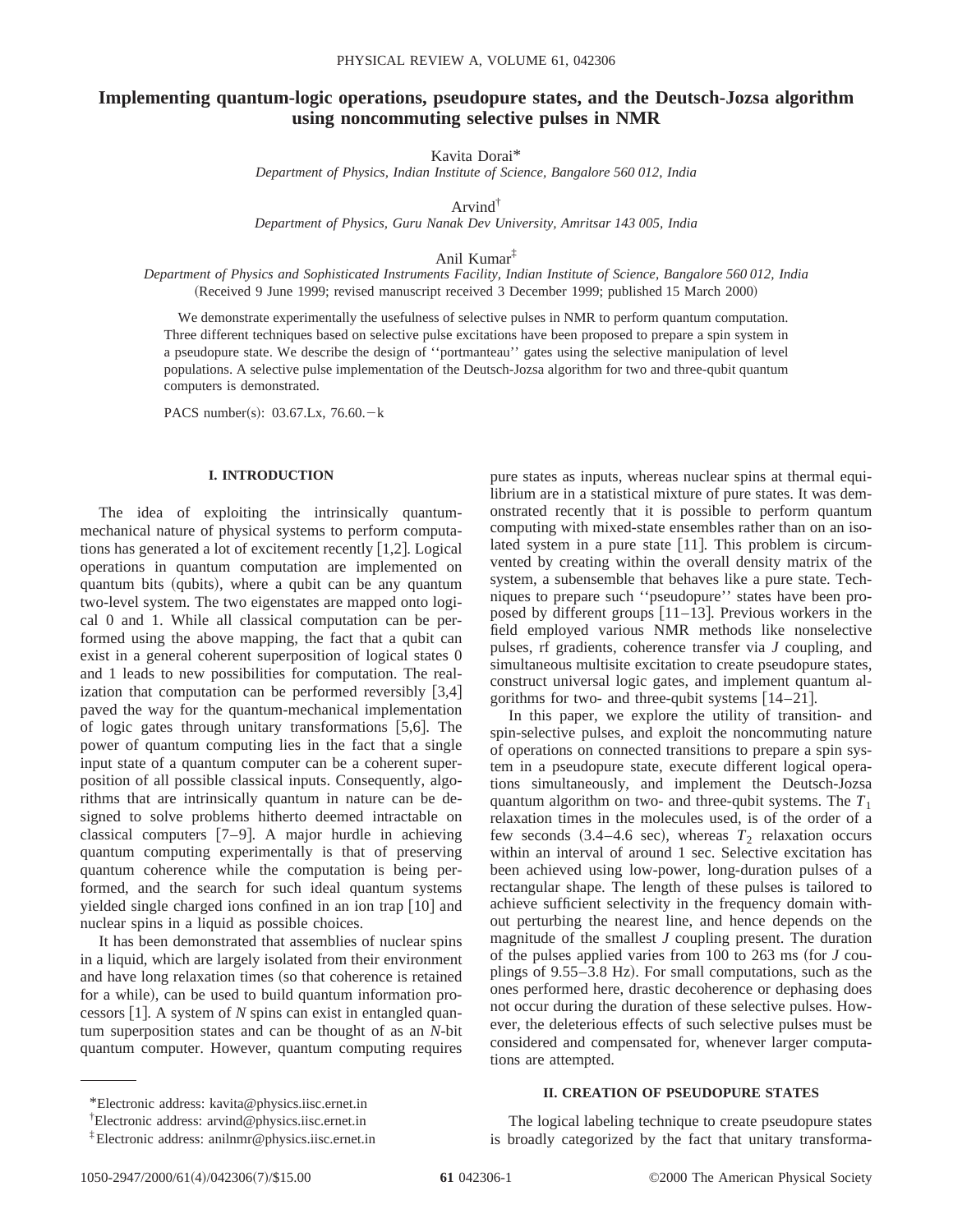

FIG. 1. The creation of a pseudopure state in an *AMX* three-spin system using logical labeling. (a) The population distribution of the thermal equilibrium state. (b) The population distribution of a pseudopure state, created by inverting the populations of the two single-quantum  $A$  transitions shown in  $(a)$  by long arrows.

tions are used to redistribute the populations of states, such that an effective pure state is obtained in the submanifold of qubits (spins) to be used for computation, and ancillary qubits are used as ''labels.'' While the concept underlying the logical labeling method of pseudopure state creation was delineated by Chuang and co-workers  $[13,16]$ , there have been very few experimental implementations of such an elegant technique  $[21]$ . We have designed a few pulse schemes using transition-selective pulses to create such logically labeled pseudopure states. Consider a three-spin-1/2 system $(AMX)$ , with energy levels labeled as in Fig. 1. The selective inversion of two unconnected single-quantum transitions of the *A* spin  $(| \uparrow \uparrow \downarrow \rangle \rightarrow | \downarrow \uparrow \downarrow \rangle$  and  $| \uparrow \downarrow \uparrow \rangle \rightarrow | \downarrow \downarrow \uparrow \rangle$  would lead to the creation of a logically labeled pseudopure state, with *A* being the ''label qubit'' and *M* and *X* being the ''work qubits'' available for computation. The first four eigenstates (labeled by the first spin being in the  $|\uparrow\rangle$  state) now form a manifold that corresponds to a two-qubit pseudopure state, while the last four (labeled by the first spin being in the  $| \downarrow \rangle$  state) form a separate manifold that corresponds to another two-qubit pseudopure state. The creation of a pseudopure state by this method leads to relative population differences of

$$
\begin{array}{ccccccc}\n\uparrow & \uparrow & \uparrow & \uparrow & \uparrow & \uparrow & \uparrow & \downarrow & \downarrow & \uparrow & \uparrow & \downarrow & \downarrow & \downarrow & \downarrow & \downarrow & \downarrow & \downarrow & \downarrow & \downarrow & \\
3/2 & -1/2 & -1/2 & -1/2 & 1/2 & 1/2 & 1/2 & 1/2 & -3/2.\n\end{array}
$$
\n
$$
(2.1)
$$

*Homonuclear three-spin case*: The experimental creation of a logically labeled pseudopure state in the homonuclear three-spin system of 2,3 dibromopropionic acid is shown in Fig. 2. The pseudopure state has been distilled by manipulating unconnected single quantum transitions of the label qubit *A*, as detailed in Eq.  $(2.1)$ . The transition-selective  $\pi$ pulses were applied on the two central (nearly overlapping) transitions of the *A* spin.



FIG. 2. A logically labeled pseudopure state in the homonuclear three-spin system  $(AMX)$  of 2,3 dibromopropionic acid. (a) The equilibrium proton spectrum is shown, with the three protons labeled *A*, *M*, and *X* resonating at  $\delta_A = 3.91$  ppm,  $\delta_M = 3.69$  ppm, and  $\delta_X$ =4.48 ppm, respectively. (b) The selective inversion of the two (nearly overlapping) central transitions of the *A* spin leads to the creation of a logically labeled pseudopure state, which has been read by a small flip angle (10°) detection pulse. Long, low-power rectangular pulses have been used for selective excitation.

*Heteronuclear three-spin case*: The experimental creation of a logically labeled pseudopure state in the heteronuclear three spin system of 4-fluoro,7-nitro benzofurazan is shown in Fig. 3. Two selective  $\pi$  pulses were applied on the central, nearly overlapping unconnected single-quantum transitions  $(| \uparrow \uparrow \downarrow \rangle \rightarrow | \downarrow \uparrow \downarrow \rangle$  and  $| \uparrow \downarrow \uparrow \rangle \rightarrow | \downarrow \downarrow \uparrow \rangle$  of the *A* spin (the proton in this case). The *A* spin is the "label" qubit and the other two spins (the third spin being fluorine in this case) are the ''work'' qubits. It is to be noted that the spectral pattern of the *X* spin in the two pseudopure states created in the homonuclear and heteronuclear systems are mirror images of each other, i.e., intensities of  $(0,2,2,0)$  are obtained for the *X* spin in Fig.  $2(b)$ , while the *X* spin multiplet pattern is  $(2,0,0,2)$  in Fig. 3. This difference reflects the relative sign of the coupling constants in these systems. Heteronuclear  $19F-1H$  spin systems are useful for quantum computing, as they have the twin advantages of good sensitivity and long relaxation times.

Other methods to implement a logically labeled pseudopure state can be designed, based on the selective manipulation of the populations of multiple quanta. For instance, the inversion of the double quantum  $|\downarrow \uparrow \uparrow \rangle \rightarrow |\downarrow \downarrow \downarrow \rangle$ , followed by the inversion of the single quantum transition  $|\uparrow \downarrow \downarrow \rangle \rightarrow |\downarrow \downarrow \rangle$ , leads to another pseudopure state. The redistribution of equilibrium populations leads to relative population differences for the pseudopure state

|  |  |  | $\begin{minipage}{0.9\linewidth} \begin{tabular}{c} \multicolumn{4}{c} {\textbf{array}} \end{tabular} \begin{minipage}{0.9\linewidth} \begin{tabular}{c} \multicolumn{4}{c} {\textbf{array}} \end{tabular} \end{minipage} \begin{minipage}{0.9\linewidth} \begin{tabular}{c} {\textbf{array}} \end{tabular} \end{minipage} \begin{minipage}{0.9\linewidth} \end{minipage} \begin{minipage}{0.9\linewidth} \begin{tabular}{c} {\textbf{array}} \end{tabular} \end{minipage} \begin{minipage}{0.9\linewidth} \begin{tabular}{c} {\textbf{array}} \end$ |
|--|--|--|------------------------------------------------------------------------------------------------------------------------------------------------------------------------------------------------------------------------------------------------------------------------------------------------------------------------------------------------------------------------------------------------------------------------------------------------------------------------------------------------------------------------------------------------------|
|  |  |  | $3/2$ $1/2$ $1/2$ $1/2$ $-3/2$ $-1/2$ $-1/2$ $-1/2$ .                                                                                                                                                                                                                                                                                                                                                                                                                                                                                                |

 $(2.2)$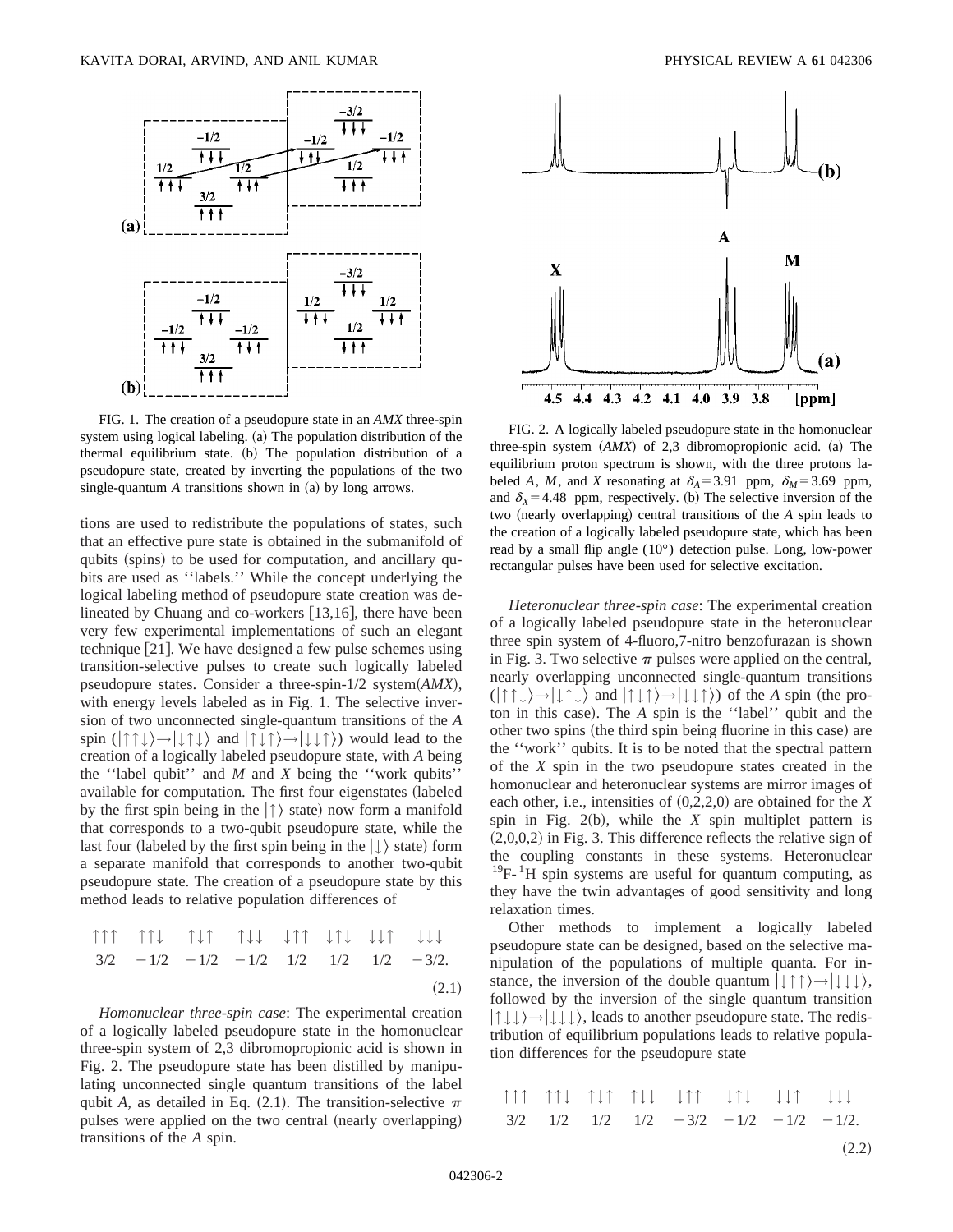

FIG. 3. The creation of a logically labeled pseudopure state in a 4-fluoro,7-nitro benzofurazan ( $AMX$  system). Transition-selective  $\pi$ pulses have been applied on the two overlapping central transitions of the "label" qubit (proton  $A$ ). The asterisk labels the solvent peak. The normal proton and fluorine spectra are shown in (a) and (c) with the spins resonating at  $\delta_A = 7.28$  ppm,  $\delta_M = 8.57$  ppm, and  $\delta_X = -110.35$  ppm, respectively. The proton and fluorine spectra corresponding to the pseudopure state are shown in (b) and  $(d)$ , respectively, with the "work" qubits *M* and *X* being in a logically labeled pseudopure state. The state of the system has been monitored by a small flip angle detection pulse.

Experimentally, the double quantum can be inverted by a cascade of  $\pi$  pulses on progressively connected single quantum transitions  $[22]$ . The inversion of the single quantum transition  $|\downarrow \uparrow \uparrow \rangle \rightarrow |\downarrow \uparrow \downarrow \rangle$ , followed by the inversion of the zero quantum  $|\uparrow \downarrow \downarrow \rangle \rightarrow |\downarrow \uparrow \downarrow \rangle$ , leads to yet another pseudopure state. The redistribution of equilibrium populations leads to the relative population differences

$$
\begin{array}{ccccccc}\n\uparrow & \uparrow & \uparrow & \uparrow & \downarrow & \uparrow & \downarrow & \downarrow & \uparrow & \downarrow & \downarrow & \downarrow & \downarrow & \downarrow & \downarrow & \downarrow & \downarrow & \downarrow \\
3/2 & 1/2 & 1/2 & 1/2 & 1/2 & -1/2 & -1/2 & -1/2 & -3/2.\n\end{array}
$$
\n
$$
(2.3)
$$

Experimentally, the zero quantum can be inverted by a cascade of  $\pi$  pulses on two regressively connected single quantum transitions by the cascade  $\pi^{1,2}\pi^{1,3}\pi^{1,2}$  (spectra not shown)  $\left[22\right]$ .

The state of the system after the creation of the logically labeled pseudopure state has been read out by a small flip angle detection pulse in each case. While it is usual in quantum computing to use pulses of flip angle 90° for the readout operation, this will not provide a useful output for logical labeling experiments. To illustrate this point, consider a logically labeled pseudopure state for the three-spin *AMX* sys-



FIG. 4. The logical SWAP operation implemented on the twospin system of Coumarin. The result of the application of a  $\lceil \pi \rceil$ . pulse on one of the *X* transitions, followed by a  $[\pi]_x$  pulse on the regressively connected *A* transition is shown, which corresponds to a logical SWAP on the nonequilibrium state of the spin system. A small angle (10°) read pulse has been used. The one-dimensional spectrum and structure of Coumarin are shown in Fig. 5.

tem, with *A* being the label qubit, and *M* and *X* the work qubits  $[Eq. (2.1)]$ . The traceless, deviation density matrix corresponding to this pseudopure state can be described in terms of product operators (which are just products of spin angular momentum operators)

$$
\sigma_{p-pure} = M_z + X_z + 4A_z M_z X_z. \tag{2.4}
$$

A detection pulse of flip angle  $\alpha$  leads to the NMR observable terms

$$
(M_x + X_x)\sin\alpha + (4A_xM_zX_z + 4A_zM_xX_z + 4A_zM_zX_x)
$$
  
× cos<sup>2</sup> α sin α. (2.5)

Hence a 90° detection pulse would not be able to read out all the product operators present in the density matrix  $[Eq.$  $(2.4)$ ], and a small-angle read pulse is required.

#### **III. QUANTUM LOGIC GATES**

We now proceed toward the implementation of quantum logic gates using NMR  $[11,18]$ . The two-qubit quantum XOR (or controlled-NOT) gate has been demonstrated to be fundamental for quantum computation  $[5]$  and has been implemented in NMR by a selective  $[\pi]_x$  pulse on a single transition  $[11]$ . It has been proved that the reversible quantum XOR gate, supplemented by a set of general one-qubit quantum gates, is sufficient to perform any arbitrary quantum computation  $[5]$ . Hence, with the achievement of the experimental implementation of the XOR and one-qubit gates in NMR, it does not seem necessary to look for the design and construction of other gates. Nevertheless, it is important in terms of complexity in large circuits and ease of experimental implementation, to look toward the design of efficient logic networks. In this direction, gates that achieve the implementation of two or more logic operations simultaneously would be useful in reducing computational time in circuits that require a large number of logical operations. We detail the design and experimental implementation of such gates here; borrowing from Lewis Carroll, we call such "many-in-one" gates "Portmanteau" gates [23].

*The logical* SWAP *operation*: Consider a two-spin system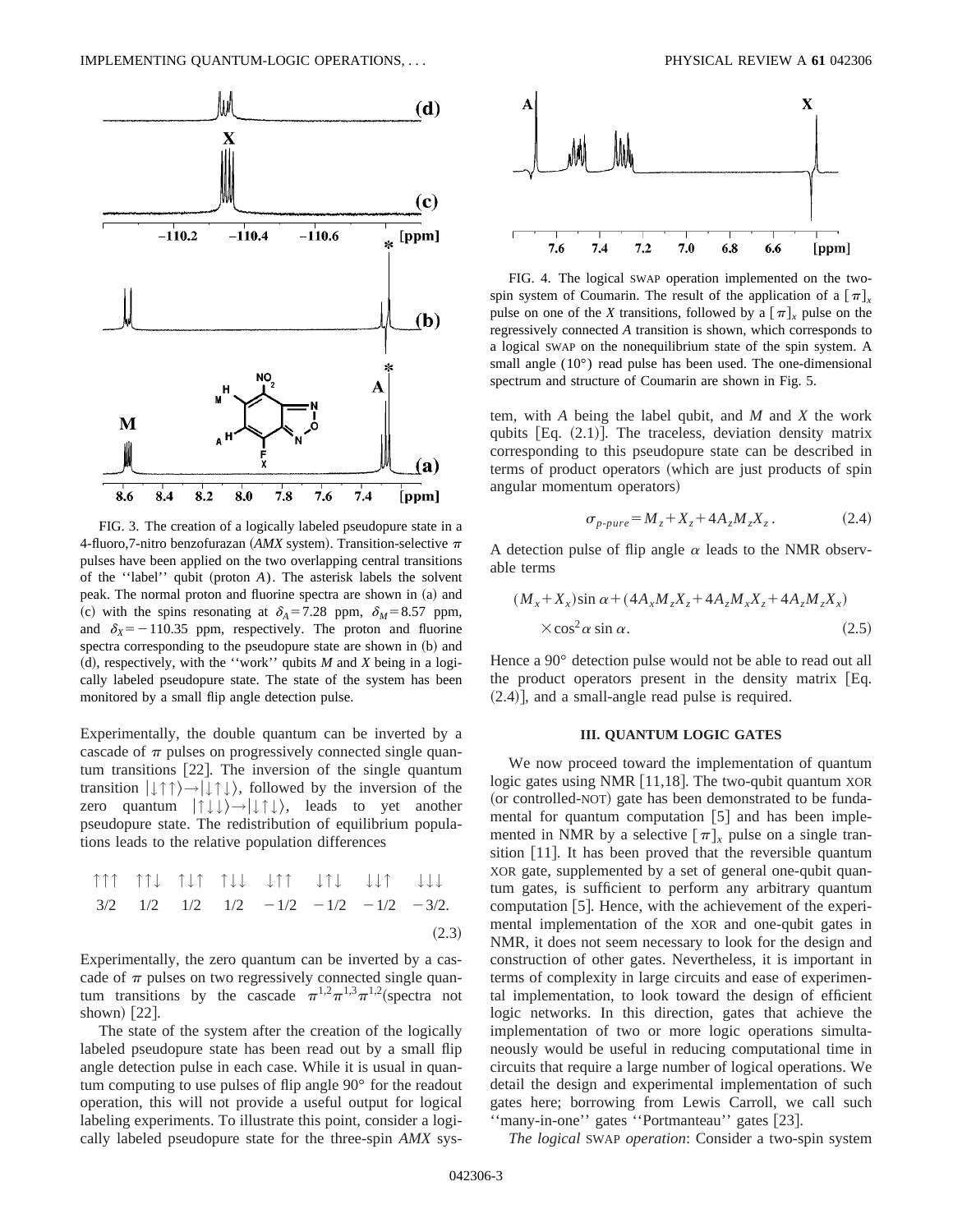~*AX*! with each spin being a qubit, the spin *A* being the first qubit and the spin *X* the second qubit. The eigenstates of this system can be represented by  $|\epsilon_1, \epsilon_2\rangle$ , where  $\epsilon_1$  and  $\epsilon_2$  are 0 or 1. The logical SWAP operation completely exchanges the states of a pair of qubits, from  $|\epsilon_1, \epsilon_2\rangle$  to  $|\epsilon_2, \epsilon_1\rangle$ , the unitary transformation corresponding to such an operation being

$$
U_{\text{SWAP}} = \begin{bmatrix} 1 & 0 & 0 & 0 \\ 0 & 0 & 1 & 0 \\ 0 & 1 & 0 & 0 \\ 0 & 0 & 0 & 1 \end{bmatrix} . \tag{3.1}
$$

This gate might be useful during the course of a computation when qubits need to be permuted  $[18]$ . In spin systems where some scalar *J* couplings are ill resolved, the logical SWAP could be used to compensate for the missing couplings [20].

Madi *et al.* [20] implemented the SWAP operation using an INEPT-type sequence, with nonselective rf pulses and *J* evolution. It is interesting to note that the logical SWAP operation can be achieved by selectively interchanging the populations of the zero quantum levels. Since these levels are not connected by single-quantum transitions, the population exchange will have to be achieved indirectly.

The inversion of the zero quantum (SWAP) requires a cascade of three selective  $\pi$  pulses on regressively connected transitions, for example,  $[\pi]_x^{A_1} [\pi]_x^{X_1} [\pi]_x^{A_1}$  [22]. Since this would lead to the same spectrum as the equilibrium spectrum, a nonequilibrium state has been first created by preceding the cascade with a selective  $[\pi]_x^{A_1}$  pulse, yielding the  $cascade$  $\int_{x}^{A_{1}}$   $\left[ \pi \right]_{x}^{X_{1}}$   $\left[ \pi \right]_{x}^{A_{1}}$   $\left[ \pi \right]_{x}^{A_{1}}$   $\left[ \pi \right]_{x}^{X_{1}}$ *<sup>X</sup>*<sup>1</sup> . This amounts to the execution of a logical SWAP operation on a nonequilibrium state. The experimental implementation of this operation is shown in Fig. 4 on the two spin system of Coumarin.

We now explore the implementation of gates that realize various combinations of the SWAP, XOR (XNOR), and NOT operations. The action and matrix representations of the XOR, XNOR, and NOT gates (all with their outputs on the first qubit) are given by

$$
|\epsilon_1, \epsilon_2\rangle \rightarrow |\epsilon_1 \oplus \epsilon_2, \epsilon_2\rangle, \quad U_{XOR}^1 = \begin{bmatrix} 1 & 0 & 0 & 0 \\ 0 & 0 & 0 & 1 \\ 0 & 0 & 1 & 0 \\ 0 & 1 & 0 & 0 \end{bmatrix},
$$

$$
|\epsilon_1, \epsilon_2\rangle \rightarrow |\epsilon_1 \oplus \epsilon_2, \epsilon_2\rangle, \quad U_{XNOR}^1 = \begin{bmatrix} 0 & 0 & 1 & 0 \\ 0 & 1 & 0 & 0 \\ 1 & 0 & 0 & 0 \\ 0 & 0 & 0 & 1 \end{bmatrix},
$$

$$
|\epsilon_1, \epsilon_2\rangle \rightarrow |\bar{\epsilon}_1, \epsilon_2\rangle, \quad U_{NOT}^1 = \begin{bmatrix} 0 & 0 & 1 & 0 \\ 0 & 0 & 0 & 1 \\ 0 & 0 & 0 & 1 \\ 1 & 0 & 0 & 0 \\ 0 & 1 & 0 & 0 \end{bmatrix}.
$$

The superscript 1 indicates that the output of the gate is obtained on the first qubit. The matrices  $U_{XOR}^2$ , etc., corresponding to the output on the second qubit, can be similarly constructed.

 $Logical$  SWAP+XOR(XNOR): The execution of a logical SWAP operation followed by an XOR gate (with its output on the first qubit), can be defined through its action on  $\ket{\epsilon_1, \epsilon_2}$ , and leads to the final state  $\epsilon_1 \oplus \epsilon_2, \epsilon_1$  (or to  $\epsilon_1 \oplus \epsilon_2, \epsilon_1$  for a SWAP followed by an XNOR gate with its output on the first qubit), with their explicit matrix representations being

$$
U_{\text{SWAP}+XOR} = U_{\text{XOR}}^1 U_{\text{SWAP}} = \begin{bmatrix} 1 & 0 & 0 & 0 \\ 0 & 0 & 0 & 1 \\ 0 & 1 & 0 & 0 \\ 0 & 0 & 1 & 0 \end{bmatrix},
$$
  
\n
$$
U_{\text{SWAP}+\text{XNOR}} = U_{\text{XNOR}}^1 U_{\text{SWAP}} = \begin{bmatrix} 0 & 1 & 0 & 0 \\ 0 & 0 & 1 & 0 \\ 1 & 0 & 0 & 0 \\ 0 & 0 & 0 & 1 \end{bmatrix}.
$$
 (3.3)

An implementation of these operations requires the application of selective  $[\pi]_x$  pulses consecutively on two regressively connected transitions, and the resulting spectrum on two bits is identical to Fig. 4.

 $XOR(XNOR) + logicalSWAP + NOT: The implementation$ of an XOR gate (with the output on the first qubit), followed by a SWAP operation and then a NOT gate on the first qubit, corresponding to a final state of  $\ket{\bar{\epsilon}_2, \epsilon_1 \oplus \epsilon_2}$ , can be experimentally achieved by transition-selective  $\lceil \pi \rceil$ <sub>x</sub> pulses applied consecutively on two progressively connected transitions. Reversing the order of application of the pulses leads to the final state  $|\epsilon_1 \oplus \epsilon_2, \overline{\epsilon}_1\rangle$  which corresponds to an XNOR +logical SWAP+NOT gate, with the output on the second qubit.

These gates correspond to the unitary matrices given by

$$
U_{\text{XOR}+\text{SWAP}+\text{NOT}} = U_{\text{NOT}}^{1}U_{\text{SWAP}}U_{\text{XOR}}^{1} = \begin{bmatrix} 0 & 0 & 0 & 1 \\ 0 & 1 & 0 & 0 \\ 1 & 0 & 0 & 0 \\ 0 & 0 & 1 & 0 \end{bmatrix},
$$
\n(3.4)

$$
U_{\text{XNOR}+\text{SWAP}+\text{NOT}} = U_{\text{NOT}}^{2} U_{\text{SWAP}} U_{\text{XNOR}}^{2} = \begin{bmatrix} 0 & 0 & 1 & 0 \\ 0 & 1 & 0 & 0 \\ 0 & 0 & 0 & 1 \\ 1 & 0 & 0 & 0 \end{bmatrix}.
$$

The experimental implementation of such gates is shown in Figs.  $5(b)$  and  $5(c)$ . It is interesting to note that these operations do not commute, so the order in which the pulses are applied is important and its reversal leads to different logical operations.

NOT+*logical* SWAP: The NOT gate followed by a logical SWAP operation on two qubits (or vice versa, since these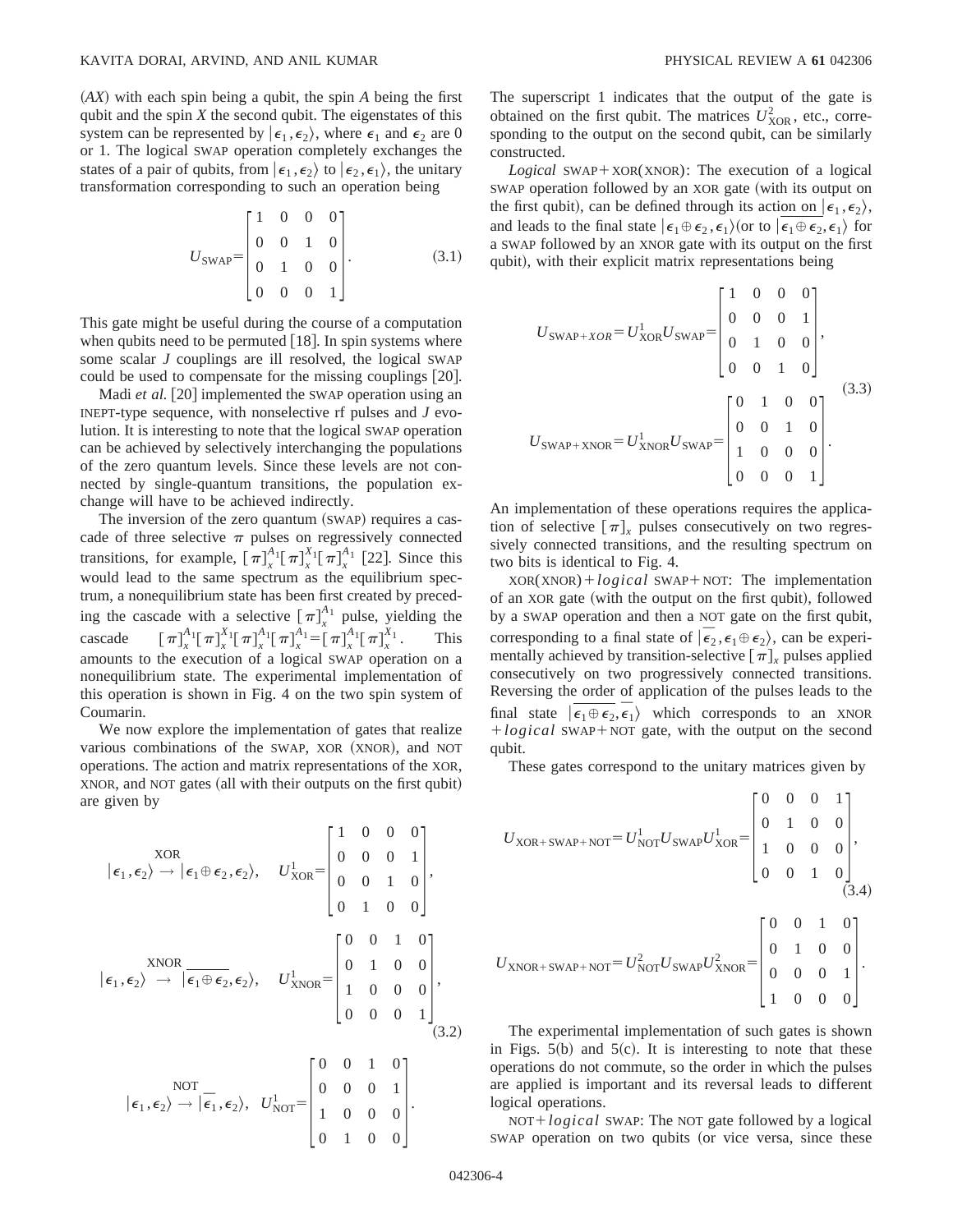

FIG. 5. The experimental implementation of various portmanteau gates. (a) Reference spectrum of Coumarin at thermal equilibrium. (b) The implementation of an  $XOR + SWAP + NOT$  (by the pulse cascade  $[\pi]_x^{A_1}$  followed by  $[\pi]_x^{X_2}$ , where  $A_1$  and  $X_2$  refer to progressively connected transitions of spins *A* and *X*, respectively). (c) The implementation of an XNOR + SWAP + NOT ( $\left[\pi\right]_x^{X_2}$  followed by  $[\pi]_x^{A_1}$ . (d) The implementation of a NOT+SWAP  $(\lceil \pi \rceil_x^{\lambda_1} \lceil \pi \rceil_x^{X_2} \lceil \pi \rceil_x^{\lambda_1})$ . The state of the spin system is read by a small (10°) angle pulse in each case.

operations commute) leads to  $|\vec{\epsilon}_2, \vec{\epsilon}_1\rangle$  when applied to the state  $\ket{\epsilon_1,\epsilon_2}$ . This action suffices to determine the unitary matrix for the above operation, given by

$$
U_{\text{NOT}+SWAP} = U_{\text{SWAP}} U_{\text{NOT}} = U_{\text{NOT}} U_{\text{SWAP}} = \begin{bmatrix} 0 & 0 & 0 & 1 \\ 0 & 1 & 0 & 0 \\ 0 & 0 & 1 & 0 \\ 1 & 0 & 0 & 0 \end{bmatrix}.
$$
\n(3.5)

The experimental implementation has been achieved by selectively inverting the populations of the double-quantum levels. A cascade of transition-selective  $\lceil \pi \rceil$ <sub>x</sub> pulses has been applied on two progressively connected transitions  $|Fig.$  $5(d)$ .

The implementation of various portmanteau gates on a thermal initial state is shown in Fig. 5 for the two-spin system of Coumarin. The same pulse schemes are expected to implement the above logic operations on other initial states (for instance, a pseudopure or a coherent superposition of states) as well. As an illustration, consider the portmanteau gate  $XOR + SWAP + NOT$ . The unitary matrix corresponding to it  $[Eqn. (3.4)]$  can be decomposed into two matrices

$$
U_{XOR+SWAP+NOT} = U_{\pi_x}^{X_2} U_{\pi_x}^{A_1},
$$
  
\n
$$
U_{\pi_x}^{A_1} = \begin{bmatrix} 1 & 0 & 0 & 0 \\ 0 & 1 & 0 & 0 \\ 0 & 0 & 0 & i \\ 0 & 0 & i & 0 \end{bmatrix}, \quad U_{\pi_x}^{X_2} = \begin{bmatrix} 0 & 0 & i & 0 \\ 0 & 1 & 0 & 0 \\ i & 0 & 0 & 0 \\ 0 & 0 & 0 & 1 \end{bmatrix}.
$$
  
\n(3.6)

The matrices  $U_{\pi_x}^{\lambda_1}$  and  $U_{\pi_x}^{\lambda_2}$  correspond to selective  $[\pi]_x$ pulses on the  $A_1$  and  $X_2$  transitions, respectively. A lowpower, long duration rectangular pulse is applied to achieve the desired selectivity. These transition-selective pulses can be expanded in terms of single-transition operators (the expansion is independent of the state of the spin system [22,24]). This realization in terms of single transition operators is valid when the power of the rf pulse is low compared to the the *J* coupling and the chemical shift difference between the spins ( $w_1 \leq 2\pi J \leq \delta_{AX}$ ). One is thus able to realize the unitary transformations required to implement the desired logical operations, without prior knowledge of the state of the system. However as noted recently  $[25]$ , a more complete Hamiltonian description might be required to describe evolution under selective pulses, in order to fully establish the generality of the above schemes.

It is to be noted that we have used selective pulses polarized along the *x* direction. The phases of the pulses are important, and have been experimentally ensured by appropriate phase cycling schemes.

## **IV. IMPLEMENTATION OF THE DEUTSCH-JOZSA QUANTUM ALGORITHM**

Finally, we experimentally implement the Deutsch-Jozsa (DJ) algorithm using selective pulses. The DJ algorithm determines whether an unknown function  $f(x)$  is constant or balanced [8]. In the simplest version,  $f(x)$  is a mapping from a single bit to a single bit and the function is constant if  $f(x)$ is independent of *x* and it is balanced if  $f(x)$  is zero for one value of *x* and unity for the other value. The generalization to *N* bits is conceptually simple, and  $f(x)$  in this case is constant if it is independent of *x* and balanced if it is zero for half the values of *x* and unity for the other half. A classical computer proceeding deterministically would require up to  $2^{N-1}+1$  function calls to check if  $f(x)$  is constant or balanced; even if half the inputs have been evaluated and all outputs have been found to be  $0$  (or 1) one cannot conclude that the function is constant. The quantum version of the algorithm determines if the function is balanced or constant using only a *single* function call. For the one-bit case this is achieved by evaluating the value of  $f(0) \oplus f(1)$  (where  $\oplus$ denotes addition modulo 2). The binary function  $f$  is encoded in a unitary transformation by the propagator  $U_f$  by including an extra input qubit such that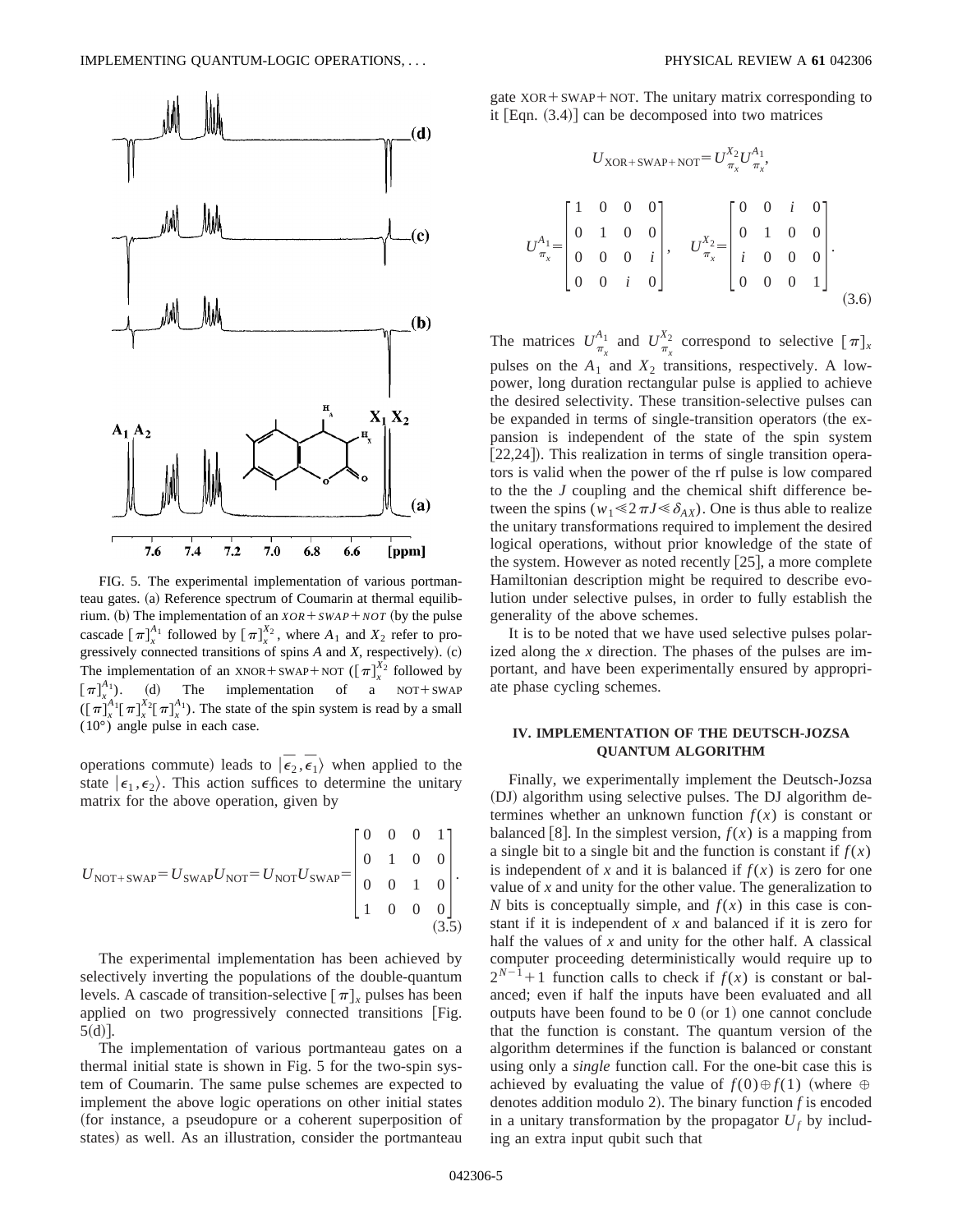

FIG. 6. A selective pulse implementation of the DJ quantum algorithm on a two-qubit system 5-nitro furaldehyde, at room temperature on a 400-MHz spectrometer. The results after applying the unitary transformations  $U_1$ ,  $U_2$ ,  $U_3$ , and  $U_4$  on a coherent superposition are shown in traces (1)–(4), respectively.

$$
|y|_{y}\rangle \rightarrow |x\rangle |y \oplus f(x)\rangle.
$$

The four possible functions for the single-bit DJ algorithm are categorized as

|                     | Const. | Bal. |  |
|---------------------|--------|------|--|
| $\boldsymbol{\chi}$ |        |      |  |
|                     |        |      |  |
|                     |        |      |  |

The unitary transformations corresponding to the four possible propagators  $U_f$  can be easily constructed:

$$
U_{1} = \begin{bmatrix} 1 & 0 & 0 & 0 \\ 0 & 1 & 0 & 0 \\ 0 & 0 & 1 & 0 \\ 0 & 0 & 0 & 1 \end{bmatrix} \quad U_{2} = \begin{bmatrix} 0 & 1 & 0 & 0 \\ 1 & 0 & 0 & 0 \\ 0 & 0 & 0 & 1 \\ 0 & 0 & 1 & 0 \end{bmatrix},
$$
  
\n
$$
U_{3} = \begin{bmatrix} 1 & 0 & 0 & 0 \\ 0 & 1 & 0 & 0 \\ 0 & 0 & 0 & 1 \\ 0 & 0 & 1 & 0 \end{bmatrix} \quad U_{4} = \begin{bmatrix} 0 & 1 & 0 & 0 \\ 1 & 0 & 0 & 0 \\ 0 & 0 & 1 & 0 \\ 0 & 0 & 0 & 1 \end{bmatrix}.
$$
  
\n(4.1)





FIG. 7. Selective pulse implementation of the DJ algorithm on the three-qubit system of 2,3 dibromopropionic acid. The two constant functions  $f_1$  and  $f_2$  are shown in Eqs.  $(2.1)$  and  $(2.2)$ , respectively, while the unitary transforms corresponding to the balanced functions  $f_3 - f_8$  are implemented in traces  $(3)$ – $(8)$ , respectively.

The algorithm requires one input spin and one work spin. Using the propagator  $U_f$  and appropriate input states, one can proceed with the implementation of the algorithm. Previous workers in the field  $[14,17]$ , used a combination of spin-selective  $(\pi/2)$  pulses and evolution under the scalar coupling *J*, to encode the DJ algorithm on a two-qubit quantum computer.

We have implemented the DJ algorithm using spin- and transition-selective  $\pi$  pulses. The experiment begins with both qubits in a superposition of states, achieved by a nonselective  $[\pi/2]$ <sub>y</sub> pulse on both spins. After application of the propagators  $U_i$ , the first qubit (the "control" qubit) remains in the superposition state while the desired result  $[f(0)]$  $\oplus f(1)$  is encoded as the appearance or disappearance of the lines of the target qubit. The  $U_1$  transformation corresponds to the unity operation or "do nothing," while the  $U_2$  transform is achieved by a spin-selective  $[\pi]_x$  pulse on the control qubit. The  $U_3$  and  $U_4$  transformations are implemented by selective  $\pi$  pulses on the  $|\downarrow\uparrow\rangle \rightarrow |\downarrow\downarrow\rangle$  and the  $|\uparrow\uparrow\rangle$  $\rightarrow$  \| \tansitions, respectively.

The implementation of this algorithm does not require pure initial states, as similar results can be read out from the spectrum if one starts with thermal initial states instead. In a